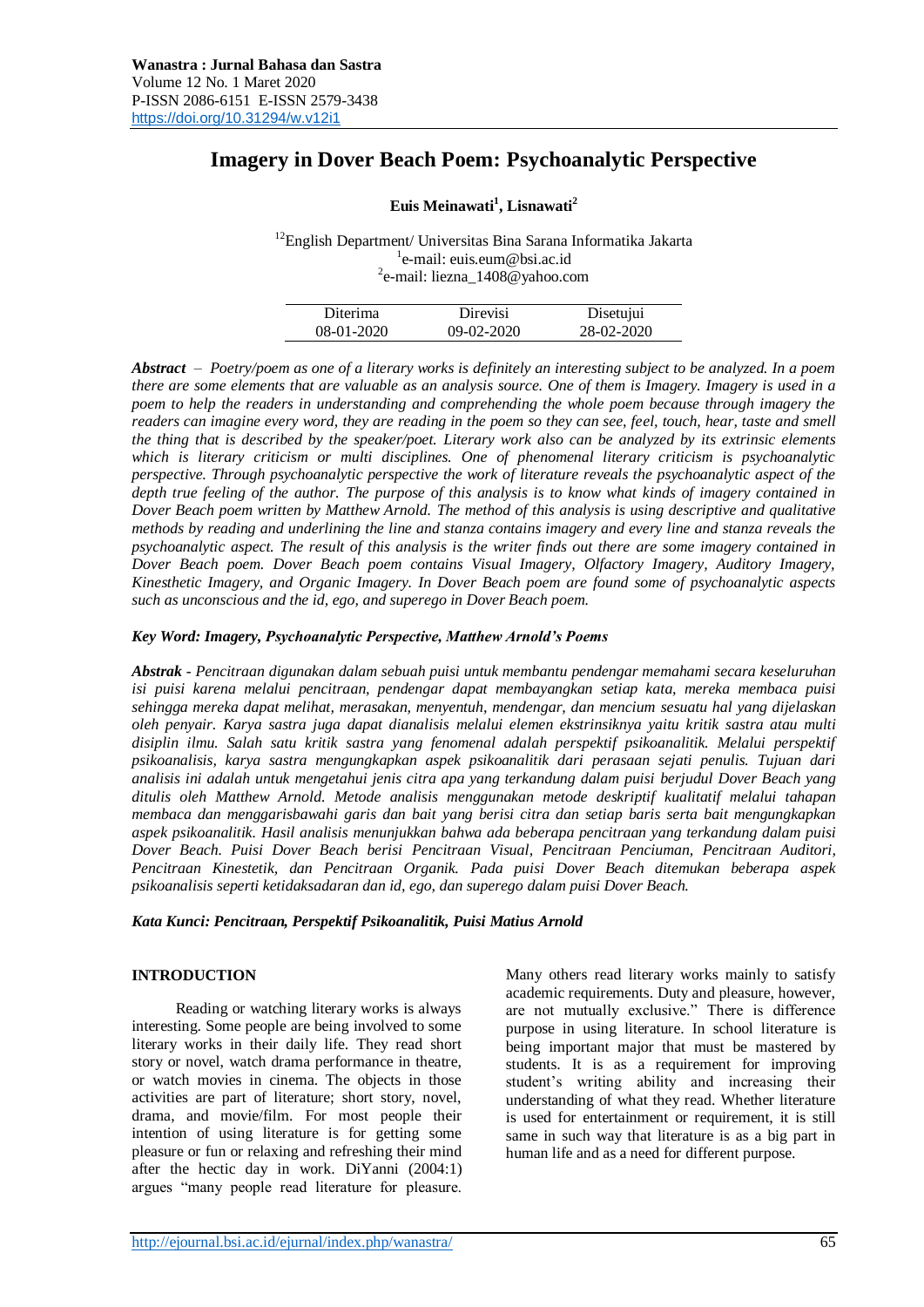However, there is a literary work that is not popular anymore today. As the age of electricity gadgets develop fast nowadays, poetry has been left by most people. As Dietsch (2003:450) argues "now there just does not seem to be time to read poetry and ponder tendrils of meaning." Poetry/poem is one of literary works which is not as interesting as the other literary works for most people. People are just too busy to spend more time and stare at the combination of connotative words in a poem. Another reason poem is not being fond is because poem is hard to be absorbed. Poetry requires more effort and time in reading. It has to be read slowly, intensely, carefully and attentively to interpret its real meaning. The difficulties of understanding poetry/poem become the excuse for some people not to involve poetry/poem for entertainment. Stanford (2006:59) states "originally, poetry was entirely an oral from passed from a speaker to a listener (who often then became a speaker for new listeners)." It means poem is originally oral form which is sent by a speaker directly to a listener, the listener then become a speaker for new listeners.

The fact that reading a poem is not as easy as reading prose is because prose uses denotative words and states clearly what the story is all about. On the other hand, poetry uses connotative words and intents to hide the real meaning or message of the story to be revealed by the readers. A Poem uses specific devices such as diction, syntax, imagery, figurative language, rhyme, assonance, alliteration, rhythm, meter and structure as its basic elements. Interpreting a poem needs a depth understanding of its basic elements or intrinsic elements in order to express the appropriate combination of meaning and emotion.

One of the intrinsic elements that is interesting to be analyzed in a poem is imagery. The use of imagery gives imagination to the readers of what the poem is described, because images are the pictures that poets create with their words. A poem needs to be discussed and analyzed, in order to understand the message and the depth of true meaning contained on it. By using deep analysis and right theory the message in the poem can be unveiled. The reader can explore every stanza, line, and word in poem, and analyze its basic or intrinsic elements such as imagery. Pharr and Buscemi (2005:541) have opinion about imagery in their statement "image is a description meant to evoke a mental picture for the reader." The picture or image that readers see on their mind is the mental picture which is the picture or image they do not really see or feel it. Like as visual imagery, Perrine & ARP (1992) in her statement "Visual imagery represents something seen in the mind's eye, or it can be explained as something stimulated in the sense of sight" This imagery is commonly the most images that appear in a poem.

Literary work does not only contain its intrinsic elements, but also its extrinsic elements such as the society, culture, or situation around the writer which influence the works. Based on that fact, critical perspectives are used to analyze and interpret literary works in order to gather more information. One of the critical perspectives is psychoanalytic perspective. Psychoanalytic perspective is used **to**  understand literary texts better, which are about human behaviours. In psychoanalytic perspective literary works are assumed conveying the writer's deep thought and repressed emotion. Eagleton (2008:131) argues that psychoanalytic is "a crisis of human relationships, and of the human personality, as well as a social convulsion." Psychoanalytic is the analysis of the crisis of human relationship between their personality, other people, society, and even environment. Barry (2002:69) "psychoanalytic criticism is a form of literary criticism which uses some of the techniques of psychoanalysis in the interpretation of literature." According to Barry psychoanalytic criticism is the criticism of literary work using psychology analysis in approaching and understanding the works. The writer's belief, value, and perception about the world and life will be reflected in their works consciously or unconsciously. According to Freud [the unconscious](http://psychology.about.com/od/uindex/g/def_unconscious.htm)  [mind](http://psychology.about.com/od/uindex/g/def_unconscious.htm) is a reservoir of feelings, thoughts, urges, and memories that outside of people conscious awareness. Most of the contents of the unconscious are unacceptable or unpleasant, such as feelings of pain, anxiety, or conflict (Barry, 2002).

There are many great poems created by many great poets. Different poet will give or suggest different opinion and message contained in their poems. One of the most influential poets in Victorian era is Matthew Arnold (1822-1888). He is a unique writer who shares his values, attitudes, and feeling about the society, education, and religious issues. One of the most famous works of Matthew Arnold is Dover Beach poem.

Realizing that poetry is a subject which is difficult but at the same time is also interesting to be discussed the writer is encouraged to analyze it based on the aspects, the writer described above, imagery and psychoanalytic perspective. In this paper, the writer intends to analyze the technique of imagery development in Matthew Arnold's poems which is Dover Beach. This poem contains a lot of imageries. The analyzing of poems uses psychoanalytic perspective because the poem has psychoanalytic aspect which is interesting and challenging to be discussed. The purpose of this study is to explore the imageries of Dover Beach poems using psychoanalytic perspective.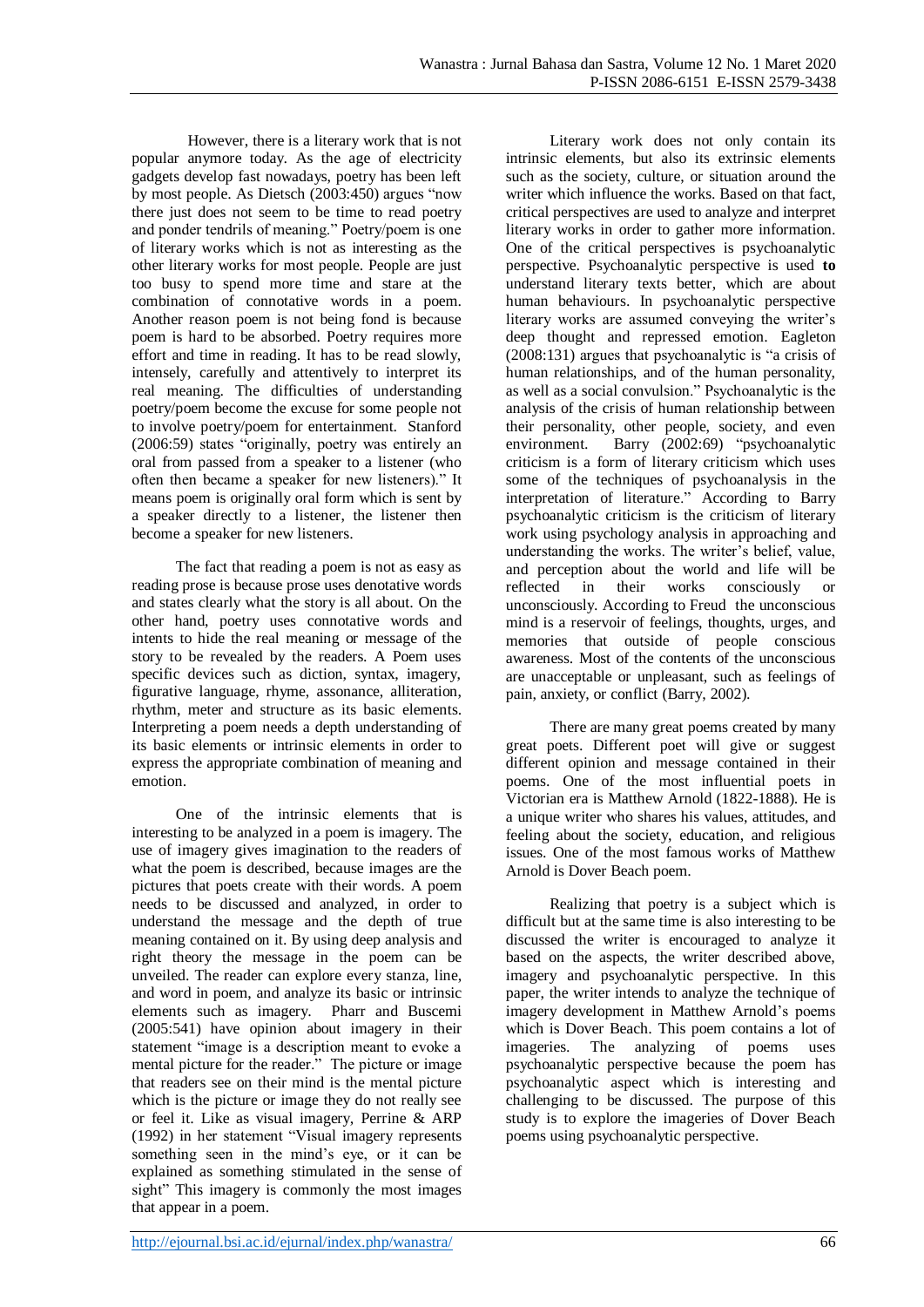#### **REASEARCH METHODOLOGY**

This paper uses descriptive qualitative method. According to Ary (2010), qualitative research focused on understanding social phenomena from the perspective of the human participants in natural settings. So, descriptive qualitative method means to describe the result of observation with the help data search from existing sources. The technique of collecting is taken from the poem text, underlining the stanzas, lines, or words containing of imageries and revealing psychoanalytic aspects. The procedures of the analysis; firstly, the writer chooses Dover Beach poem. Then the writer reads that poem carefully and decides what subject that is interesting to be discussed. The writer chooses the imagery as one of the most interesting subjects in a poem to be discussed in this paper using psychoanalytic perspective. The next step is collecting the data related to this subject in some libraries providing references and information about the material that she needs. The last step is the writer analyzes those poems using the theory books related to the subject

#### **FINDING AND RESULT**

#### **1. Description of "Dover Beach" Poem**

Matthew Arnold is a type of writer who intends to social problem and instructs the reader on social issues. His poem, Dover Beach, talks about a social issue that is the fading of religion. The theme of the poem is the human misery because of their fading religion. The set of the poem is in Dover Beach – a town in southern England that connects the England channel on southern to north sea on northern. The poem was written in his honeymoon term in 1851 and was first published in 1867 in the collection New Poems (Arnold, 2004).

The poem starts with description of the nature, that the sea is calm that night, the tide is full, the moon lies fair. The poet uses sea as symbolism of religion. The phrase gleam and is gone and Glimmering and vast show the blinking of light that is the faith in religion which is sometimes strong and sometimes weak. Then the speaker asks his companion to view the nature through the window to feel the sweet night air. He mentions the moon as the land that is reflected on the sea's surface. The grating roar of pebbles portraits the clashing and disturbing sound of pebbles that is the violence. The next two lines express the conflict that causes sadness.

This poem tried to teach religion and social control that has to build as life foundation. The role of religion in defining and being affected by

morality and social control is presented. Various aspects of religion affect moral behaviors and serve as social control mechanisms. Thus, religion is sometimes cast as immoral and deviant (Hoffmann, 2015). While, religion has an essential of human meaning in life. These findings suggest that meaning in life is a crucial element of religious coping and psychological well-being that is used by people as a part of their meaning system to cope with life's difficulties and challenges (Krok, 2015). Many writers express religious values in the form of poetry. They describe the journey of religious life in beautiful words. As in the poems of Taufik Ismail who want to touch the reader's feelings about the representation of religious values to shape the nation's character (Septia, Marni, & Armet, 2019). In addition, Emily Dickinson's poems have also presented the themes and meanings of human life related to their God which are symbolized and illustrated by various things, and personally considered in the reflection of Emily Dickinsons' life (Sulaiman, 2017).

The poet makes his reference to "Sophocles – a famous Greek dramatist long ago, of the 5<sup>th</sup> Century B.C" in a passage of his play "Antigone" in this play the poet refers to the same sadness on the movement wave of the Aegaean – arm of the Mediterranean's sea between Greece and Turkey. The tide of misfortune causes the human misery. Then the poet expresses the feelings that he understands from the sound of the sea, the same thought as Sophocles had, this creates a relation between the eras.

In the beginning of the next stanza the poet uses phrase sea of faith to express faith in religion that once people had, all people around the world believe in God. But then he speaks about the present era where the religious is withdrawing itself from the world creating an effect of sorrow and melancholy. The sorrow and the melancholy retreat human to the misery in facing the drear and gloomy world without religion.

The poet/speaker calls for his love and he talks about the land as a land of dreams, that is so various, so beautiful and so new, then he talks about the darkling land that has no love, no joy, and no light. This is a dangerous thing that makes conflict and confusion for people in their struggle for life. He ends the poem and the stanza with an allusion about ignorant armies clash by night which is referring to the Greek battle.

#### **2. Imagery of "Dover Beach" Poem**

In this analysis the writer will analyze the poem line by line to make it easier in understanding the imagery that appears in the poem. The imagery that is found in Dover Beach poem is as follow: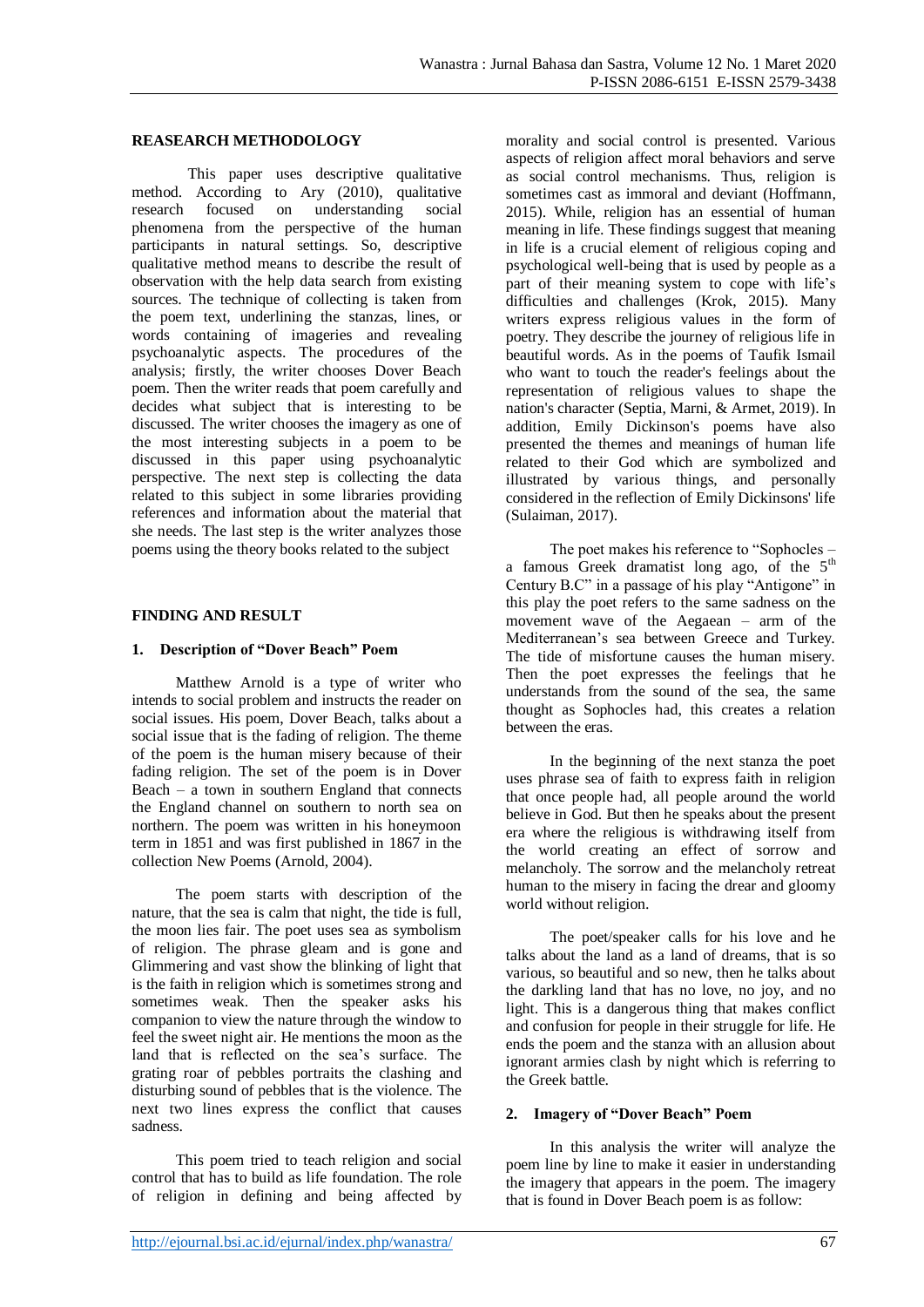#### **A. Visual Imagery**

In the first stanza of Dover Beach poem, the imagery which is seen clearly is Visual Imagery or imagery which related to sight as follow:

| The sea is calm tonight.             | (line 1) |
|--------------------------------------|----------|
| The tide is full, the moon lies fair | (line 2) |
| Upon the straits $-$ on the French   |          |
| coast the light                      | (line 3) |
| Gleams and is gone; the cliffs of    |          |
| England stand,                       | (line 4) |
| Glimmering and vast, out in          |          |
| the tranquil bay.                    | (line 5) |

The sea is calm is visual imagery that invites the readers to imagine the sea which is calm as they can see it such pretending they are at the scene, they are standing by the seashore and watching the gentle waves splashing the sandy shores of the Straits. There is a weak breeze that blows gently and the sea looks calm for the night. The tide is full, the moon lies fair this line also gives the reader visual image of the tide which is full and the moon that looks bright as it shines its beams on the quiet sea. The light gleams and is gone ; the cliffs of England stand, Glimmering and vast these lines will trigger the reader's mind to imagine about the light that can be seen and then it is gone when the dark is over. From the French Coast across the England Channel to the high sea cliffs of England, the light shines pleasantly and softly, and gets weakened towards the tranquil bay of England. So, Visual Imagery helps the readers in imagining visually the thing that they read in the poem.

Visual Imagery in Dover Beach poem also can be found in the  $7<sup>th</sup>$  and  $8<sup>th</sup>$  lines as follow:

Only, from the long line of spray (line 7) Where the sea meets the moonblanched land, (line 8)

The phrases long line of spray and the sea meets the moon-blanched land are Visual Imageries that invite the reader to imagine the long line of spray where the sea meets the moon and the land. The image of the moon touches the sea's surface is the beautiful scenery in the distance of unlimited sea. The scene of poem will come as a visualization when the speaker/poet and his companion watch the seashore from the height of their cabin, where they can view the waters of the sea that only touch the moonlit blended Colour of the sands.

Then in the  $1<sup>st</sup>$  line of the  $3<sup>rd</sup>$  stanza also appears Visual Imagery – image of sight. It is as follow:

| The Sea of Faith            | (line 21) |
|-----------------------------|-----------|
| Was once, too, at the full, |           |

| and round earth's shore        | (line 22) |
|--------------------------------|-----------|
| Lay like the folds of a bright |           |
| girdle furled.                 | (line 23) |

When reader reads the second line and the third line in stanza above that are in phrases at the full, and round earth's shore and Lay like the folds of a bright girdle furled they are invited to imagine the sea which is full, and rounds earth's shore. The sea lays like the fold of bright girdle furled. The sea was once a beholder of faith with its vastness that touches all the shores of the earth around the globe, lays folded like a bright girdle cord worn around the waist and rolled up fastened and firm. It is clear by those phrases the reader is asked to imagine something that can be seen and it is called Visual Imagery.

In the last stanza also contains Visual Imagery – image of sight. It can be found in the line as follow:

| Ah, love, let us be true          | (line 29) |
|-----------------------------------|-----------|
| To one another! For the world,    |           |
| which seems                       | (line 30) |
| To lie before us like a land of   |           |
| dreams,                           | (line 31) |
| So various, so beautiful, so new, | (line 32) |

The phrase the world, which seems to lie before us is Visual Imagery. The image that invites the reader to see it in their imagination is the sight of the world that seems to lie down like a land of dreams, that land of dreams is so various, beautiful, and new the same as the world where people live in before. It is the land where people can find everything there while in the reality the present world they live in is opposite of it. So the image will be just the imagination of the beautiful world they want to be and they wish for. The scene that occurs from those lines of poem is the scene when the speaker/poet asks his companion to be honest with each other for the world they live in.

## **B. Olfactory Imagery**

The Olfactory Imagery (image of smell) in the poem is found in the line below:

Come to the window, sweet is the night air! (line 6)

From that line the word sweet is Olfactory Imagery that invites the reader to imagine the smell of the sweet air in that night as they experience it by themselves. The sweet smell of a night air can be calming and relaxing as the night pass by. The scene in the poem could be the speaker/poet tells his wife to come to the window of his cabin to enjoy the sweet aroma of the night air and also to enjoy their moment of togetherness at night.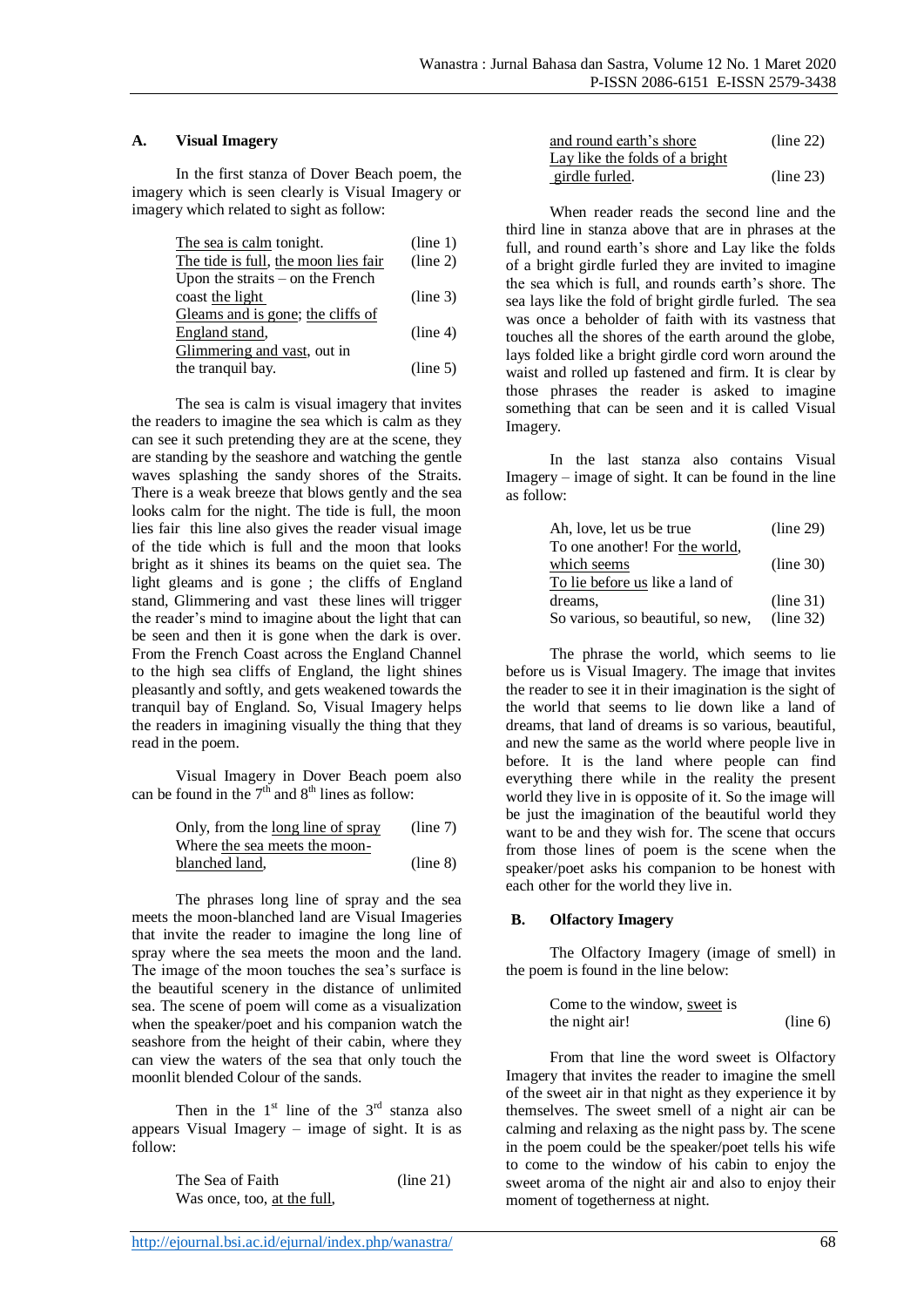## **C. Auditory Imagery**

There is Auditory Imagery (image of sound) that is used in the poem to stimulate readers' sense of hearing mentally. It is found in the line as follow:

Listen! You hear the grating roar (line 9)

The phrase grating roar is Auditory Imagery. It invites the reader to hear the grating roar of the pebbles which is sometimes annoying when people want to go to the sea to seek the peace and to calm themselves down, but sometimes for some other people the sound can make them enjoy because the sound is the real nature sound in the sea which is the sound of the pebbles that is drew by the waves. From that line can be imagined the scene when the speaker/poet hears the roar of the sea as pebbles crashed away by the waves.

In the  $2^{nd}$  stanza is also found Auditory Imagery – Image of sound as follow:

| Sophocles long ago                | (line 15) |
|-----------------------------------|-----------|
| Heard it on the Aegean, and       |           |
| it brought                        | (line 16) |
| Into his mind the turbid ebb and  |           |
| flow                              | (line 17) |
| Find also in the sound a thought, | (line 19) |
| Hearing it by this distant        |           |
| northern sea.                     | (line 20) |

When reader reads the word heard, it will lead them to imagine something that can be heard like kind of sound, in this context, heard means the poet heard or read the story on the Aegean written by Sophocles, the story about the misery of human's life. Then the phrase the sound a thought is also Auditory Imagery but in this context the sound is heard mentally that people have unconscious area in their mind, they sometimes talk to themselves. This means people can hear, talk, and debate to themselves unconsciously. This human's misery is told by Sophocles that he mentions about misery and sadness described by the northern sea.

Then the next line of the next stanza contains Auditory Imagery – image of sound as follow:

| But now I only hear                        | (line 24) |
|--------------------------------------------|-----------|
| Its melancholy, long,                      |           |
| withdrawing roar,                          | (line 25) |
| Retreating, to the breath                  | (line 26) |
| Of the night wind, down the vast           |           |
| edges drear                                | (line 27) |
| And naked shingles of the world. (line 28) |           |

The Auditory Imagery that is found from the stanza above comes from the word roar . When the reader reads it, the image that will appear from this word is the image of roar of something, in this context the roar is coming from the sound of night wind which is buzzing down to the vast edges drear and naked shingles of the world. It is the imagination of the sound which is heard so melancholy and long. It seems the wind is sad and in agony. The reader is invited to imagine hearing the sound of the waves in the sea which are retreating at the breath of the night wind that blows down the dull and gloomy edges of the bare shingles of the world.

## **D. Kinesthetic Imagery**

Kinesthetic Imagery (image of motion) in the poem appears in the last 5 lines of the  $1<sup>st</sup>$  stanza as follow:

| Of pebbles which the waves                     |           |
|------------------------------------------------|-----------|
| draw back, and fling,                          | (line 10) |
| At their return, up the high strand, (line 11) |           |
| Begin, and cease, and then again               |           |
| begin,                                         | (line 12) |
| With tremulous cadence slow,                   |           |
| and bring                                      | (line 13) |
| The eternal note of sadness in.                | (line 14) |

The Phrases waves draw back, and fling, up the high strand, begin, and cease and tremulous cadence slow are Kinesthetic Imagery. It invites the readers to imagine the movement of the waves which draw back and fling the pebbles. When they return it is up to the high and then leave the pebbles stranded. It ceases for a while then begins again, and again. There will be the image of the pebbles crashed away by the blowing waves to the see's shore and then crashed back suddenly by the withdrawing waves. This phenomenon continues throughout the night with a slow trembling note and presence of melancholy is felt.

## **E. Organic Imagery**

Organic Imagery (image of an internal sensation) is found in the line as follow:

Of human misery; we (line 18)

The phrase human misery is Organic Imagery. The word misery can lead the reader to imagine something that hurts their feeling, such as sadness, mourn, unhappiness, sorrow, etc. The reader is invited to feel the sense of hurting that is described by the speaker/poet as well. It is the imagination of how painful the feeling of sadness is because of the misery which people have.

Then in the last 5 lines of the last stanza also contain of Organic Imagery – image of internal sensation as follow:

> Hath really neither joy, nor love, nor light, (line 33) Nor certitude, nor peace, nor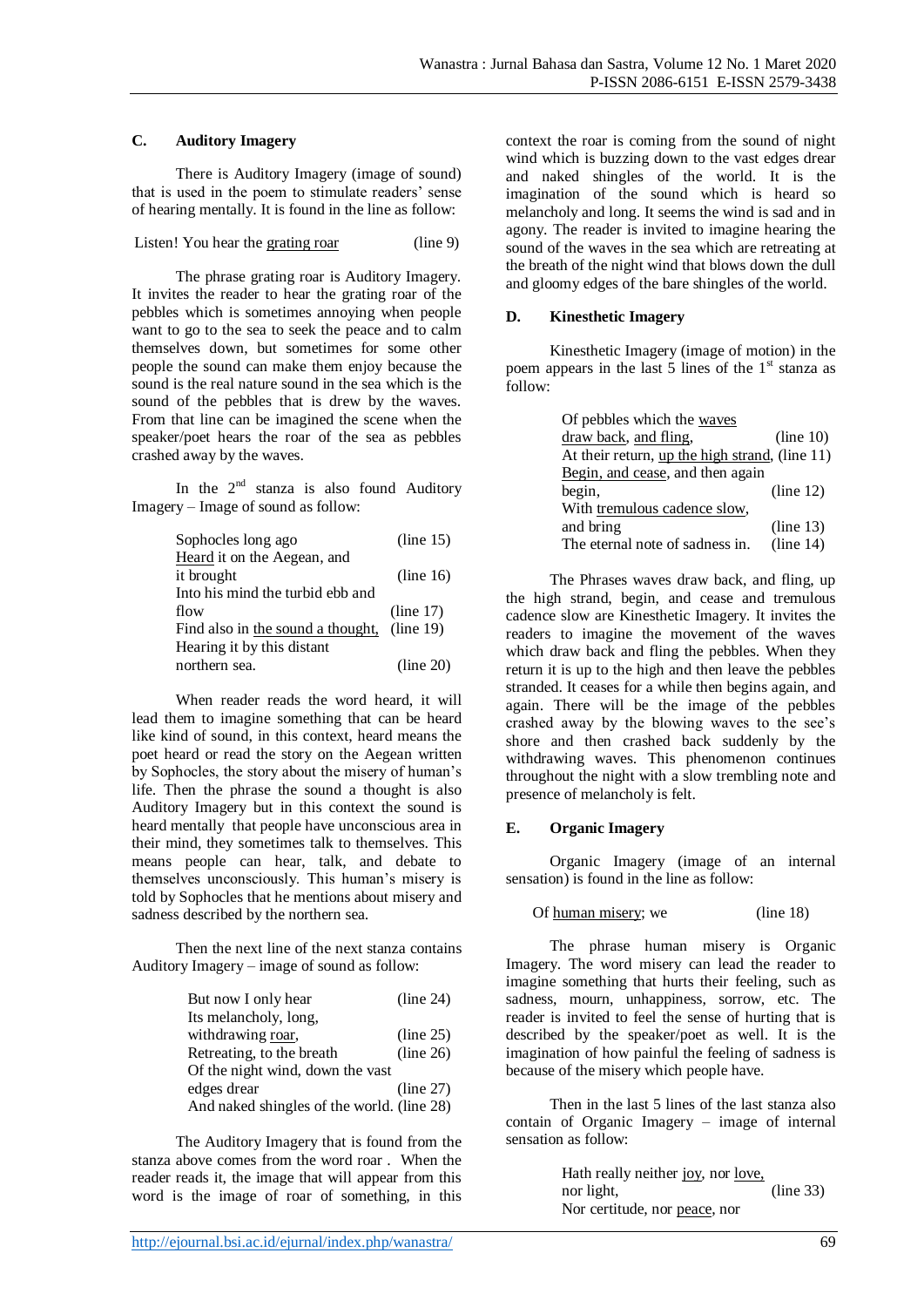| help for pain;                   | (line 34) |
|----------------------------------|-----------|
| And we are here as on a darkling |           |
| plain                            | (line 35) |
| Swept with confused alarms of    |           |
| struggle and flight,             | (line 36) |
| Where ignorant armies clash      |           |
| by night.                        | (line 37) |

The words joy, love, peace, and pain are Organic Imageries. They are the images of some internal sensations that invite the reader to sense and feel it the same as the feeling of the speaker/poet had in that time. The land of dream does not have joy, love, peace, pain and spiritual light as it did before. There is no more certainty for help in times of trouble and peace. It is the same as in the world where people live in today. All the mortals live in this world in a dark state of mind and the struggle to survive is no less different from ignorant armies that fight throughout the night.

It can be concluded that imagery is as the imagination form of author's expression in poetry. Imagination in contemporary poetry moves more towards imaging rather than poetic imagination. In other words, imagination shows greater affinity to imaging in contemporary poetry (Zalipour, 2011). Based on theoretical studies, it can be seen that imagery studies are drawn in three parts, including (i) a parable study cannot rule out the study of figures of speech (i.e figures of speech related to word choice and meaning manipulation), even if they are not specifically dealt with, (ii) the study of parables, as an inevitable element of poetry, has attracted the interest of literary theorists for centuries, but their differing views about literature or their approach to his studies, (iii) analytic methods as described above will direct our attention on the most repetitive (and hence the most important) images in poetic works (LLORENS, 2003)

## **3. Psychoanalytic Aspects of "Dover Beach" Poem**

In this analysis the writer will also analyze the poem line by line to describe the psychoanalytic aspects revealed in this poem.

## **A. Unconscious**

| The sea is calm tonight.     | (line 1) |
|------------------------------|----------|
| The tide is full, the moon   |          |
| lies fair                    | (line 2) |
| Upon the straits $-$ on      |          |
| the French coast the light   | (line 3) |
| Gleams and is gone;          |          |
| the cliffs of England stand, | (line 4) |
| Glimmering and vast, out in  |          |
| the tranquil bay.            | (line 5) |
| Come to the window, sweet is |          |
| the night air!               | (line 6) |

In this stanza the poet describes the pleasant time he has by spending at the beach, he enjoys the calm situation offered by the sea and the sweet of the night air. He asks his beloved wife to come to the window to enjoy the moment. This is the conscious mind where people aware of their happy moment and enjoy it.

| Listen! You hear the grating roar              | (line 9)  |
|------------------------------------------------|-----------|
| Of pebbles which the waves draw                |           |
| back, and fling,                               | (line 10) |
| At their return, up the high strand, (line 11) |           |
| Begin, and cease, and then again               |           |
| begin,                                         | (line 12) |
| With tremulous cadence slow, and               |           |
| bring                                          | (line 13) |
| The eternal note of sadness in.                | (line 14) |

Then through this stanza the poet describes about the sadness he feels and wants to be forgotten, yet it keeps appearing though he is in the happy and pleased moment. The unconscious mind where unhappiness and disappointment are stored somehow will appear and control the feeling. The disappointment of the poet might be related to the situation when the poem is created in which the society of the era when the poet lives is really frustrating him. The time when he enjoys the calm situation at his room nears the beach is heard the grating roar of pebbles which the waves draw back, and fling which is annoying for him. It is like his feeling about the sadness and disappointment, he tries to repress toward the situation where he lives, the situation when people colonized by the machines. The Victorian era when the poet lived was the era when the industrial was growth fast and gave the negative impact for the generation. He criticized the society in England when people placed their faith in material things and individual satisfaction in which the faith was getting fade as the modernity took place.

## **B. The Id, the Ego, and the Superego**

| The Sea of Faith                           | (line 21) |
|--------------------------------------------|-----------|
| Was once, too, at the full, and            |           |
| round earth's shore                        | (line 22) |
| Lay like the folds of a bright             |           |
| girdle furled.                             | (line 23) |
| But now I only hear                        | (line 24) |
| Its melancholy, long,                      |           |
| withdrawing roar,                          | (line 25) |
| Retreating, to the breath                  | (line 26) |
| Of the night wind, down the vast           |           |
| edges drear                                | (line 27) |
| And naked shingles of the world. (line 28) |           |
|                                            |           |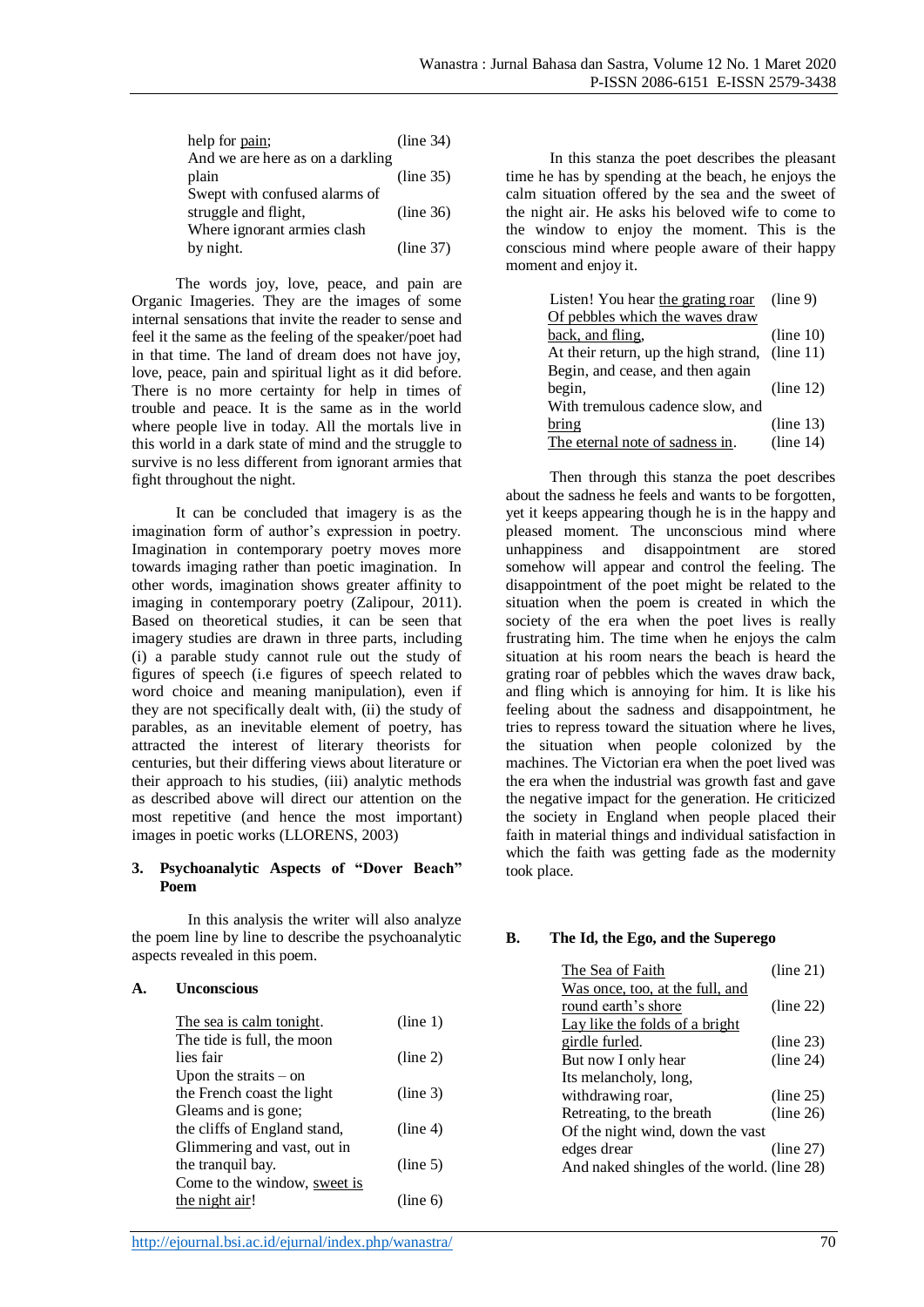Instead of enjoying his intimate and pleased moment with his wife the poet continues to complain and reveal his true feeling of pessimistic toward the world he lives in. The way people lived their live in that era really frustrated him. The super ego of the poet influences the way he perceives the world. The background of the poet as an educated man who lives in a religious family influences him to believe that the world would be better if people stayed strong to keep their faith and belief. As it used to be when the faith was like the sea which once rounded earth's shore and laid like the folds of a bright girdle furled, the way belt worn round the waist tight so did the faith. It was not the way to live in by the machinery expansion wrapped up human life as it happened in the era of poet's life. This is the way of the ego ideal which makes the judgment of how the ideal world according to him.

| Ah, love, let us be true           | (line 29) |
|------------------------------------|-----------|
| To one another! For the world,     |           |
| which seems                        | (line 30) |
| To lie before us like a land of    |           |
| dreams,                            | (line 31) |
| So various, so beautiful, so new,  | (line 32) |
| Hath really neither joy, nor love, |           |
| nor light,                         | (line 33) |
| Nor certitude, nor peace, nor      |           |
| Help for pain;                     | (line 34) |
| And we are here as on a darkling   |           |
| plain                              | (line 35) |
| Swept with confused alarms of      |           |
| struggle and flight,               | (line 36) |
| Where ignorant armies clash        |           |
| by night.                          | (line 37) |

In this stanza the poet seems to be back to real moment where he is, the moment when there is a companion (a wife) beside him who listens and at the same time needs him to be aware of her presence. Despite of his frustration there is a hope of happiness which can be gain through love. It is by honest and true to each other. The power of love which most people believe can help and cure wound in the heart and fade the anxiety and pessimistic toward the life.

The world where the sea is calm, the moon is fair, and the air is sweet is like the land of dream which is so various, so beautiful, and so new. The same as the new world where the machinery takes shift as the industrial revolution comes giving the view of the various worlds which are beautiful. The superego of the poet appears again through this stanza, in which, he thinks that even the world will become beautiful because of the modernity and the industrial that can provide every need of people, there will be no neither joy, nor love, nor light, nor certitude, nor peace, nor help for pain if the faith fades. The poet presumes that people will be confused alarms of struggle and flight, where

ignorant armies clash by night without religion and then it will lead them to the foolishness and ignorance that can cause and trigger the human's misery like it is heard from Sophocles long ago.

In Freud' theory concluded that there are three layers of personality, namely the id, the ego, and the superego. Utomo's research (2015) stated that the id and the superego in the poems are represented by the speaker of the poems themselves, which is the horse rider in Stopping by Woods on a Snowy Evening, and the Christian in Poor soul. Second, the conflict between the id and superego in each poem is reflected in one event and in one character. In both of the poems, the superego becomes the winner in the conflicts against the id. Third, there are some values of character which are reflected in the poems, namely discipline, curiosity, friendly/ communicative, and responsibility in Stopping by Woods on a Snowy Evening, while in Poor Soul are religious, friendly/communicative, social care, and responsibility.

## **CONCLUSION**

Dover Beach poem is the poem which has the most various imageries. It contains Visual Imagery (image of sight), Olfactory Imagery (image of smell), Auditory Imagery (image of sound), Kinesthetic Imagery (image of motion), and Organic Imagery (image of an internal sensation). Those imageries will help the readers in understanding the poem more deeply because through those imageries the readers can unveil the real meaning contained on it as they imagine what the things that are described by the speaker/poet like it is real and really seen, felt, touched, heard, smelled and tasted by themselves. In Dover Beach poem is found some of psychoanalytic aspects such as unconscious and the id, ego, and superego which reveal the poet's feeling, depression, and anxiety when the poem was written. All those psychoanalytic aspects revealed in Dover Beach poem will help the readers to gather more information about the poems and to know the relationship with its author. Most of Arnold's poems talks about the death. It is about his wish and fear of condition when he dies. The poet seems anxious to leave his youth, grow old, and bear the deathful illness which will cause his death. Even though he is a religious man who has his faith and belief, he still reveals his fear of death. This is humane for everyone to fear the death.

A poem as a literary work contains the elements of art that are always enganging to be discussed and analyzed as the work of scientific writing. The poem has never changed for years. It always has special place for people to be learned. People have never gotten bored to discuss and